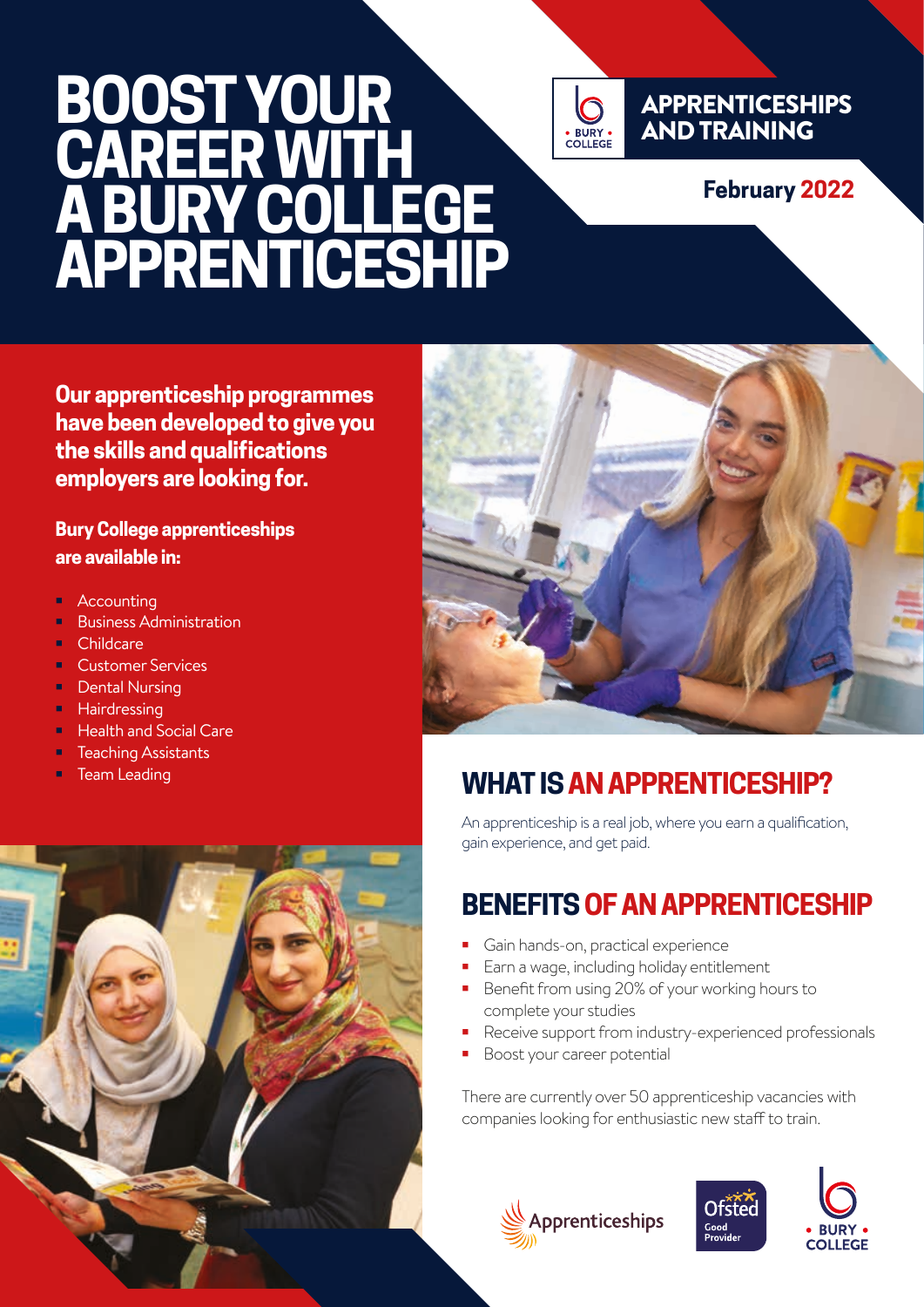## **BE PART OF THE BURY COLLEGE APPRENTICESHIP SUCCESS:**



**REBECCA COCKCROFT HABONIM NURSERY APPRENTICESHIP: EARLY YEARS LEVEL 2**

**"My apprenticeship means I get to work as part of a team caring for the children at the nursery. I have gained a lot of people skills in getting to know the team and the parents."**



**APPRENTICESHIP: LEADERSHIP AND MANAGEMENT LEVEL 3**

**"My apprenticeship has improved my confidence and I am able to organise myself and my projects better. I have already received a promotion within my department."**



#### **CARA WATSON BLUSH LOUNGE**

**APPRENTICESHIP: HAIR PROFESSIONAL LEVEL 2**

**"I feel really proud of what I have achieved and how far I have come. I've gained so many skills in new hair techniques and I would love to continue to grow and go on to do my Level 3."**